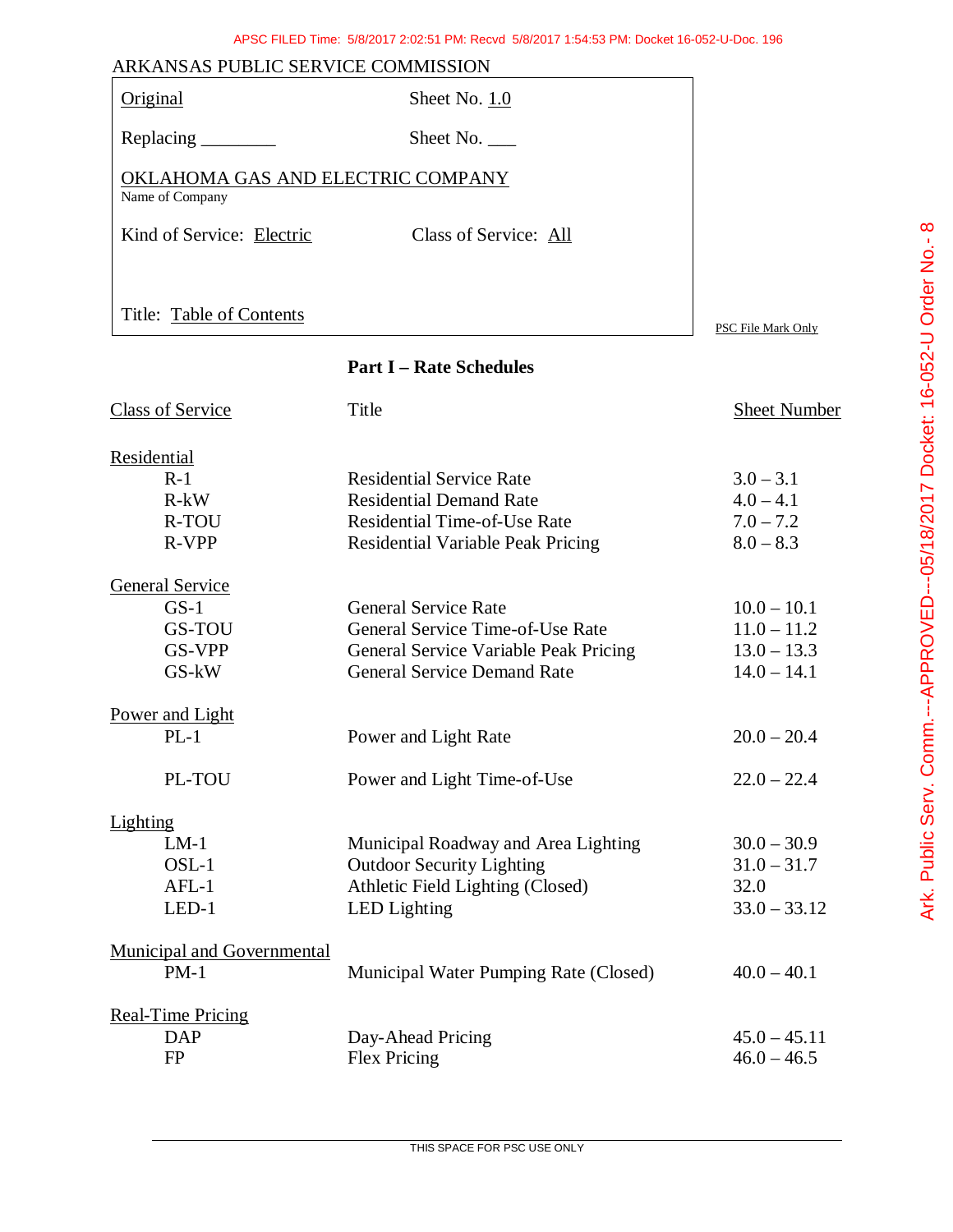| ARKANSAS PUBLIC SERVICE COMMISSION                   | APSC FILED Time: 12/2/2020 2:27:58 PM: Recvd 12/2/2020 2:24:46 PM: Docket 20-037-U-Doc. 49 |
|------------------------------------------------------|--------------------------------------------------------------------------------------------|
| 3rd Revised                                          | Sheet No. 1.1                                                                              |
| Replacing 2 <sup>nd</sup> Revised                    | Sheet No. 1.1                                                                              |
| OKLAHOMA GAS AND ELECTRIC COMPANY<br>Name of Company |                                                                                            |
| Kind of Service: Electric                            | Class of Service: All                                                                      |
|                                                      |                                                                                            |
| Title: Table of Contents                             | PSC File Mark Only                                                                         |
|                                                      |                                                                                            |

# **Part I – Rate Schedules**

| <b>Class of Service</b> | Title                                        | <b>Sheet Number</b> |
|-------------------------|----------------------------------------------|---------------------|
| Cogeneration            |                                              |                     |
| $COG-1$                 | Cogeneration Rate 100 kW or Less             | $50.0 - 50.1$       |
|                         | Terms and Conditions of Purchase             | $51.00 - 51.14$     |
|                         | <b>Power Purchase Agreement</b>              | $52.0 - 52.3$       |
| <b>Net Metering</b>     |                                              |                     |
| NET-1                   | Net Metering                                 | $62.0 - 62.14$      |
| <b>Riders</b>           |                                              |                     |
| <b>ECR</b>              | <b>Energy Cost Recovery Rider</b>            | $70.0 - 70.7$       |
| <b>MTA</b>              | Rider for Uniform Municipal Tax Adjustment   | $71.0 - 71.1$       |
| <b>EECR</b>             | <b>Energy Efficiency Cost Rider</b>          | $72.0 - 72.3$       |
| <b>REP</b>              | Renewable Energy Program Rider               | $73.0 - 73.2$       |
| LR                      | <b>Load Reduction Rider</b>                  | $75.0 - 75.8$       |
| <b>TCR</b>              | <b>Transmission Cost Recovery Rider</b>      | $76.0 - 76.5$       |
| ECP                     | Environmental Compliance Plan Rider          | $78.0 - 78.3$       |
| <b>FRP</b>              | Formula Rate Plan Rider                      | $80.0 - 80.3$       |
| TA                      | Tax Adjustment Rider                         | $81.0 - 81.1$       |
| <b>USP</b>              | Universal Solar Program                      | $82.0 - 82.2$       |
| <b>RSR</b>              | Table of Riders Applicable to Rate Schedules | $99.0 - 99.1$       |
|                         | <b>Reserved for Future Use</b>               | $83.0 - 98.9$       |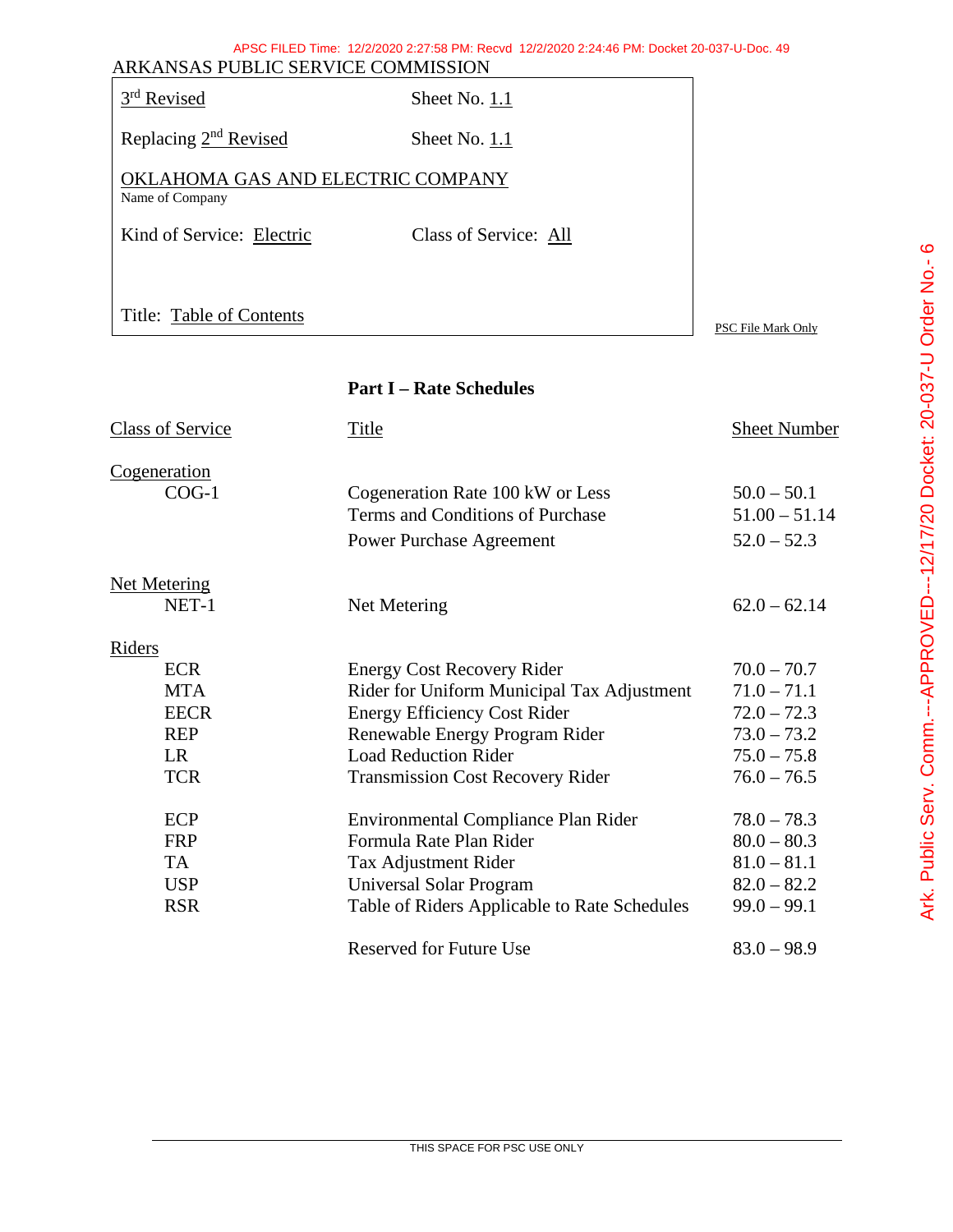| APSC FILED Time: 5/8/2017 2:02:51 PM: Recyd 5/8/2017 1:54:53 PM: Docket 16-052-U-Doc. 196 |  |
|-------------------------------------------------------------------------------------------|--|
| A C DI IDI IC CEDVICE COMMICCIONI                                                         |  |

| ARKANSAS PUBLIC SERVICE COMMISSION                   |                       |                    |
|------------------------------------------------------|-----------------------|--------------------|
| Original                                             | Sheet No. 1.2         |                    |
|                                                      | Sheet No.             |                    |
| OKLAHOMA GAS AND ELECTRIC COMPANY<br>Name of Company |                       |                    |
| Kind of Service: Electric                            | Class of Service: All |                    |
|                                                      |                       |                    |
| Title: Table of Contents                             |                       | PSC File Mark Only |

### **Terms and Conditions of Service**

# **Part II – General Information**

| <b>Class of Service</b> | Section | <b>Schedule Name</b>                                                                                   | <b>Sheet Number</b> |
|-------------------------|---------|--------------------------------------------------------------------------------------------------------|---------------------|
| All                     | 101.    | Purpose of Terms and Conditions of Service                                                             | 100                 |
| All                     | 102.    | Application of Terms and Conditions of Service                                                         | 100                 |
| All                     | 103.    | <b>Modification of Terms and Conditions</b>                                                            | 100                 |
| All                     | 104.    | <b>Exemption Status</b>                                                                                | 100                 |
| All                     | 105.    | <b>Reserved for Future Use</b>                                                                         | 100                 |
| All                     | 201.    | Definitions                                                                                            | $101 - 102$         |
| All                     | 202.    | <b>Application for Electric Service</b>                                                                | 103                 |
| All                     | 203.    | <b>Application of Rates</b>                                                                            | 104                 |
| All                     | 204.    | <b>Extension of Customer's Wiring System</b>                                                           | 104                 |
| All                     | 205.    | Continuity and Quality of Electric Service                                                             | $104 - 105$         |
| Residential             | 206.    | Single Phase and Three-Phase Service to<br><b>Customers Served Under Residential Rate</b><br>Schedules | 105                 |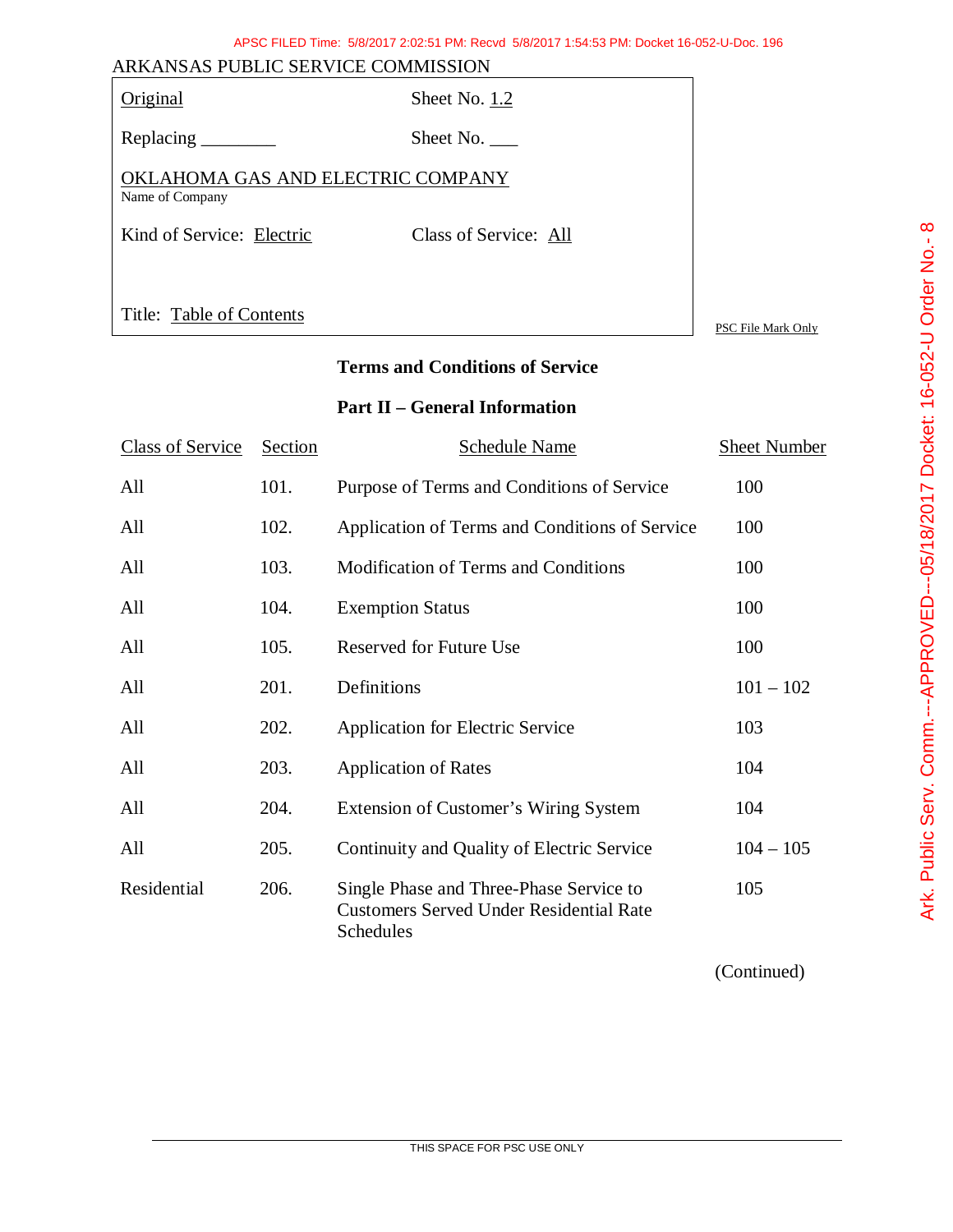|                                                      | ARKANSAS PUBLIC <sup>L</sup> SERVICE COMMISSION 5/8/2017 1:54:53 PM: Docket 16-052-U-Doc. 196 |                  |
|------------------------------------------------------|-----------------------------------------------------------------------------------------------|------------------|
| Original                                             | Sheet No. 1.3                                                                                 |                  |
| Replacing                                            | Sheet No.                                                                                     |                  |
| OKLAHOMA GAS AND ELECTRIC COMPANY<br>Name of Company |                                                                                               |                  |
| Kind of Service: Electric                            | Class of Service: All                                                                         |                  |
|                                                      |                                                                                               |                  |
| Title: Table of Contents                             |                                                                                               | <b>DOM DILLE</b> |

# **Part II – General Information**

| <b>Class of Service</b> | Section | Schedule Name                                                                                         | Sheet Number |
|-------------------------|---------|-------------------------------------------------------------------------------------------------------|--------------|
| Residential             | 207.    | Method of Supplying Electric Service                                                                  | 106          |
| Residential             |         | A. Mobile Home Park                                                                                   | 106          |
| Residential             |         | B. Multiple Dwelling Units or Apartment<br>Complexes                                                  | 106          |
| Residential             | 207.30  | Provisions for Landlords and Tenants                                                                  | 107          |
| Commercial              | 208.    | Single Phase and Three-Phase Service to<br><b>Customers Served Under Commercial Rate</b><br>Schedules | $107 - 108$  |
| All                     | 209.    | Access by Company Authorized Agents to<br><b>Customers Premises</b>                                   | 108          |
| All                     | 210.    | <b>Billing for Electric Service</b>                                                                   | $108 - 109$  |
| All                     | 211.    | Testing of Meters Upon Request of the Customer                                                        | 109          |
| All                     | 212.    | <b>Adjustment of Bills</b>                                                                            | 109          |
| All                     | 213.    | Change of Occupancy/Stopping Service                                                                  | 110          |
| All                     | 214.    | Delinquent Bills for Electric Service                                                                 | 110          |
| All                     | 214.10  | <b>Extended Absence Payment Plan</b>                                                                  | 110          |
|                         |         |                                                                                                       | (Continued)  |

Ark. Public Serv. Comm.---APPROVED--05/18/2017 Docket: 16-052-U Order No.- 8 Ark. Public Serv. Comm.---APPROVED---05/18/2017 Docket: 16-052-U Order No.- 8

PSC File Mark Only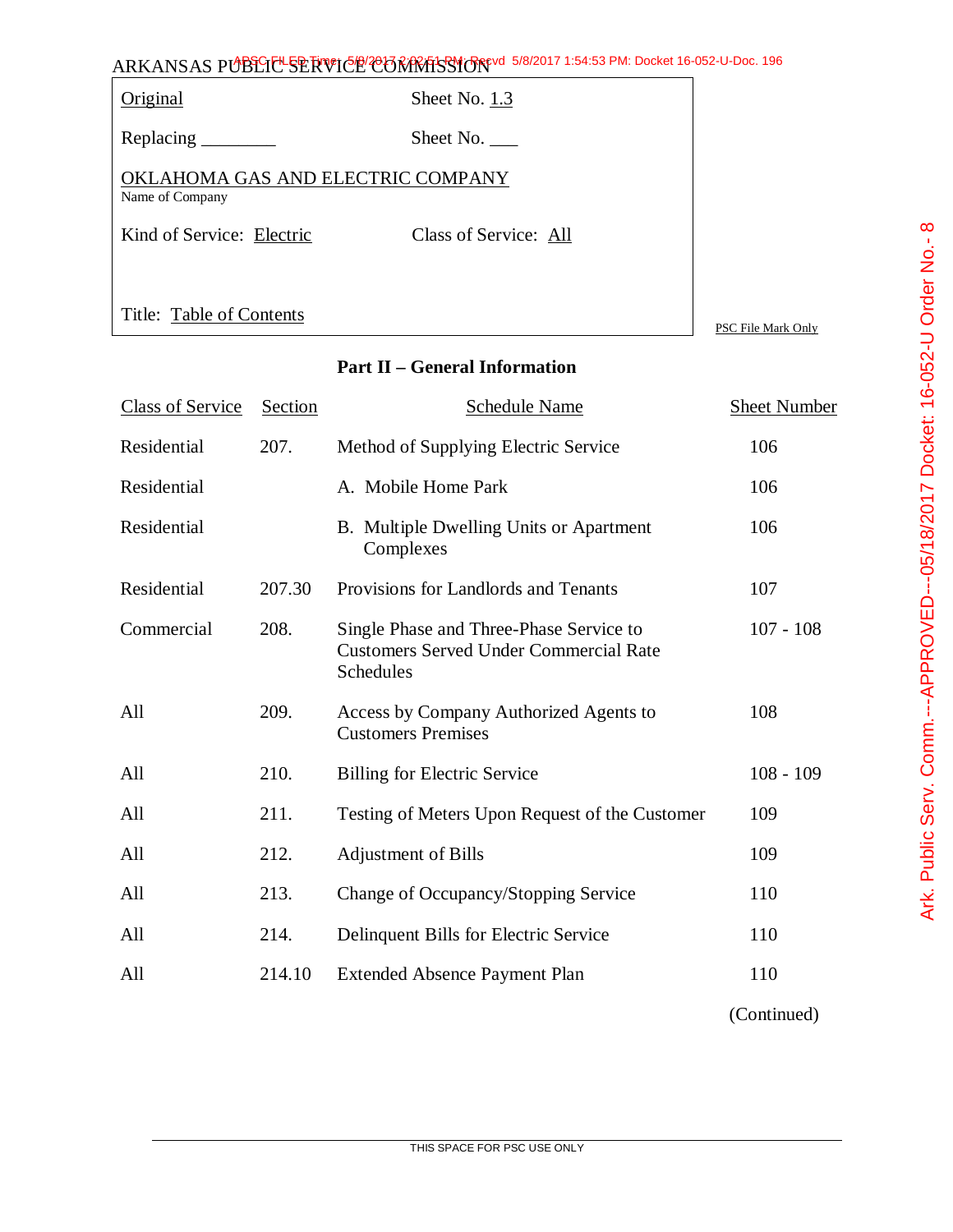| ARKANSAS PUBLIC <sup>L</sup> SERVICE COMMISSION 5/8/2017 1:54:53 PM: Docket 16-052-U-Doc. 196 |                       |                  |
|-----------------------------------------------------------------------------------------------|-----------------------|------------------|
| Original                                                                                      | Sheet No. 1.4         |                  |
| Replacing                                                                                     | Sheet No.             |                  |
| OKLAHOMA GAS AND ELECTRIC COMPANY<br>Name of Company                                          |                       |                  |
| Kind of Service: Electric                                                                     | Class of Service: All |                  |
|                                                                                               |                       |                  |
| Title: Table of Contents                                                                      |                       | <b>DOM DUE 3</b> |

### **Part II – General Information**

| <b>Class of Service</b> | Section | <b>Schedule Name</b>                                                         | <b>Sheet Number</b> |
|-------------------------|---------|------------------------------------------------------------------------------|---------------------|
| Residential             | 214.20  | <b>Extended Due Date Policy</b>                                              | 111                 |
| All                     | 215.    | Customer's Responsibility for Company<br>Property                            | 111                 |
| All                     | 216.    | Tampering with the Company's Measuring<br><b>Equipment or Other Property</b> | 112                 |
| All                     | 217.    | Unauthorized Use of Electricity                                              | 112                 |
| All                     | 218.    | Providing Clearance for House and<br><b>Equipment Moving</b>                 | 112                 |
| Residential             | 219.    | Levelized Billing Plan                                                       | $112 - 114$         |
| Residential             | 220.    | <b>Residential Customer Prepay Bill Provision</b>                            | $115 - 116$         |
| All                     | 221.    | Request by Customer to Perform Work On<br><b>Customer Owned Facilities</b>   | 117                 |
| All                     | 222.    | <b>Facilities Rental Service and Agreement</b>                               | 117 - 124           |

(Continued)

PSC File Mark Only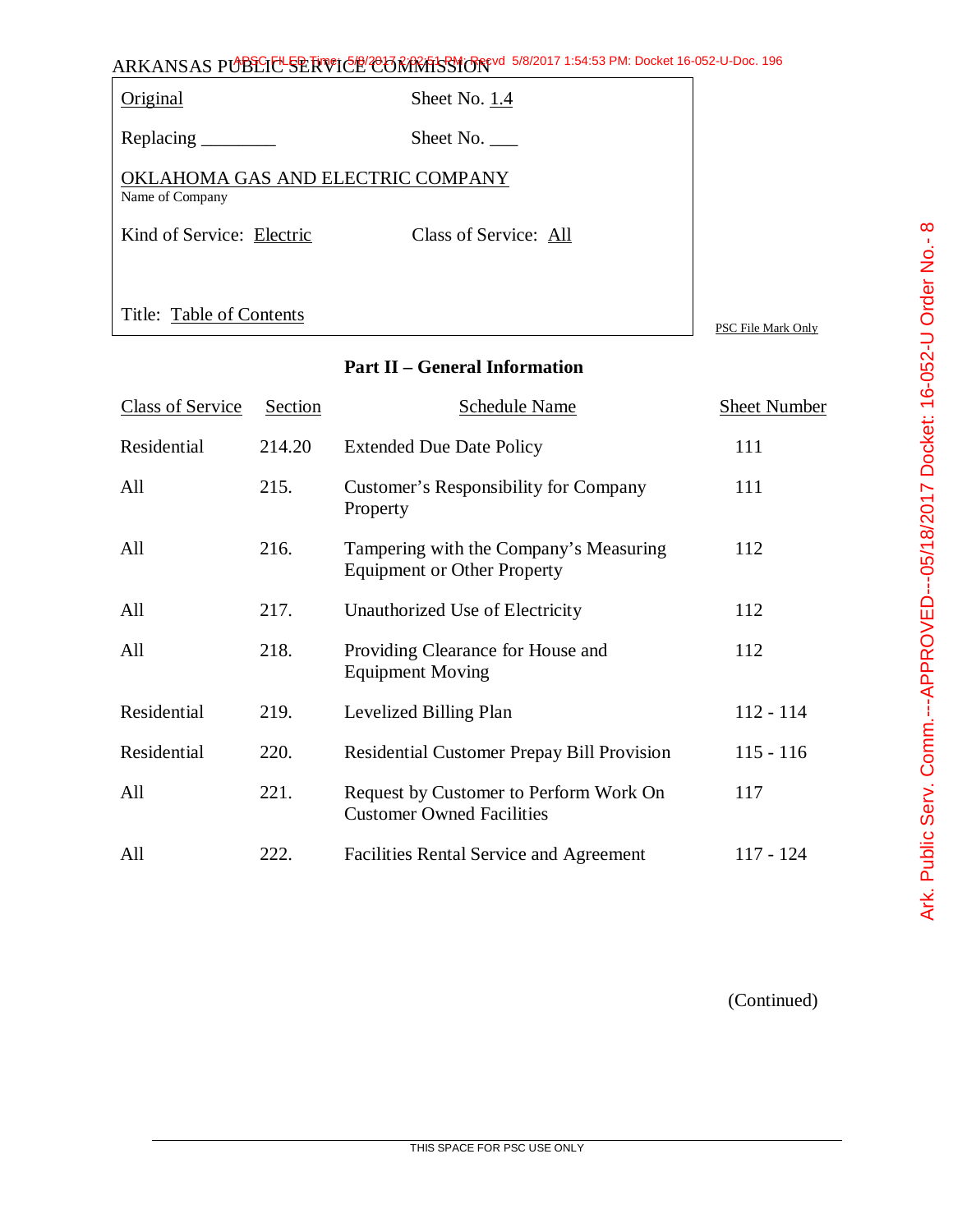|                                                      | ARKANSAS PUBLIC SERVICE CONRESSION 5/8/2017 1:54:53 PM: Docket 16-052-U-Doc. 196 |
|------------------------------------------------------|----------------------------------------------------------------------------------|
| Original                                             | Sheet No. 1.5                                                                    |
| Replacing                                            | Sheet No.                                                                        |
| OKLAHOMA GAS AND ELECTRIC COMPANY<br>Name of Company |                                                                                  |
| Kind of Service: Electric                            | Class of Service: All                                                            |
|                                                      |                                                                                  |
| Title: Table of Contents                             | PSC File Mark Only                                                               |

# **Part III – Electric Service Regulations**

| <b>Class of Service</b>      | Section | <b>Schedule Name</b>                                | <b>Sheet Number</b> |
|------------------------------|---------|-----------------------------------------------------|---------------------|
| All                          | 301.    | Customer's Wiring: National Electrical Code         | 135                 |
| All                          | 302.    | Availability of Electric Service                    | 135                 |
| As Applicable                | 303.    | Nominal Electric Voltage                            | 136                 |
| All                          | 304.    | <b>Voltage Verification</b>                         | 137                 |
| All                          | 305.    | <b>Minimum Service Connection</b>                   | 137                 |
| All                          | 306.    | Exclusive Use of Company's Electric Service         | 137                 |
| All                          | 307.    | Resale of the Company's Electric Service            | 137                 |
| All                          | 308.    | Point of Delivery of Electric Service               | 138                 |
| All                          | 309.    | Meters                                              | $138 - 140$         |
| All                          |         | A. General                                          | 138                 |
| As Applicable                |         | <b>B.</b> Metering Testing Program                  | 139                 |
| As Applicable                |         | C. Self-Contained Meter Installations               | 139                 |
| Commercial<br>and Industrial |         | D. Instrument Transformer Metering<br>Installations | 140                 |
|                              |         |                                                     |                     |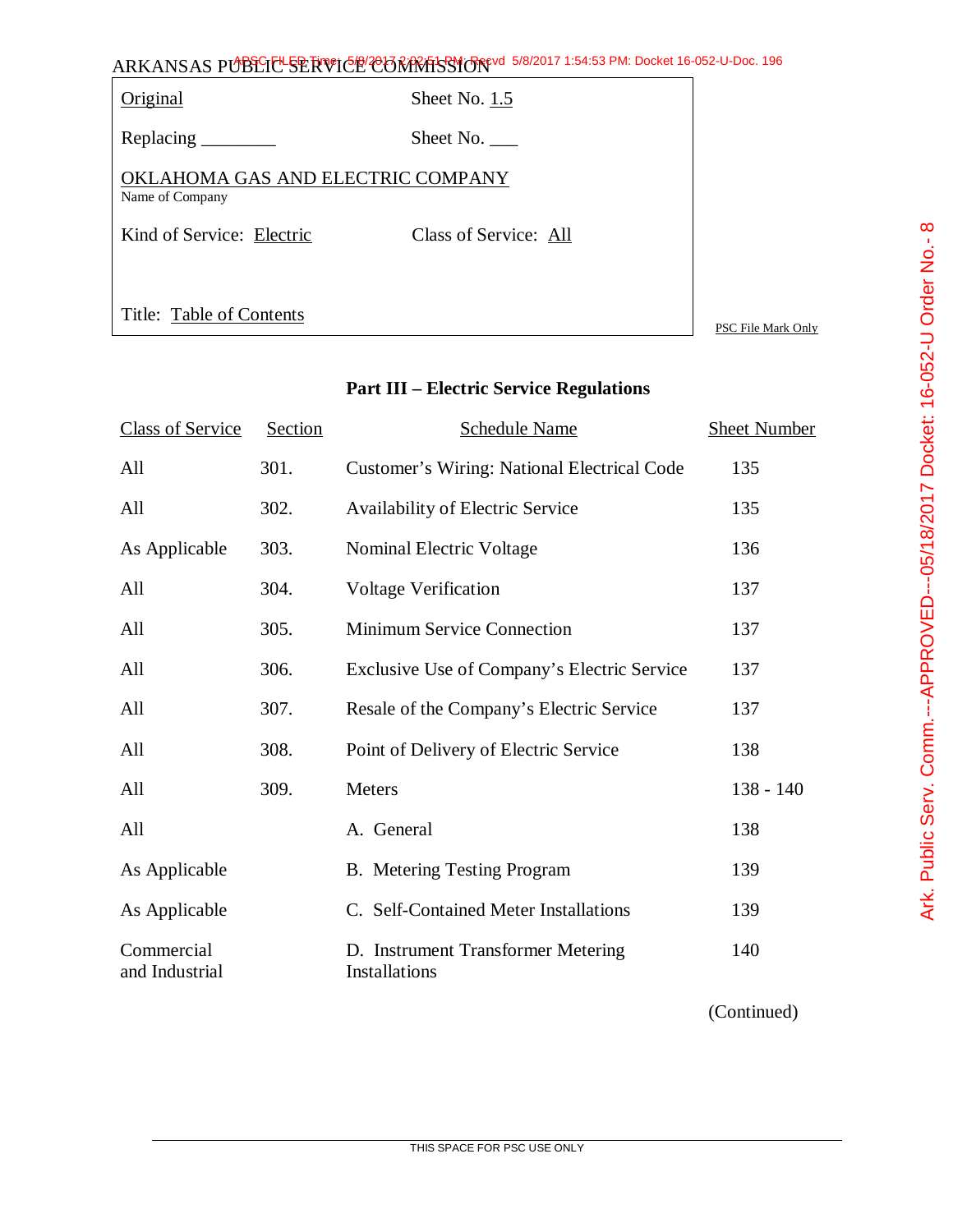|                                                      | ARKANSAS PUBLIC <sup>L</sup> SERVICE CONRESSION <sup>e 5/8/2017</sup> 1:54:53 PM: Docket 16-052-U-Doc. 196 |                    |
|------------------------------------------------------|------------------------------------------------------------------------------------------------------------|--------------------|
| <b>Original</b>                                      | Sheet No. 1.6                                                                                              |                    |
| Replacing $\_\_\_\_\_\_\_\_\_\_\$                    | Sheet No. $\_\_$                                                                                           |                    |
| OKLAHOMA GAS AND ELECTRIC COMPANY<br>Name of Company |                                                                                                            |                    |
| Kind of Service: Electric                            | Class of Service: All                                                                                      |                    |
|                                                      |                                                                                                            |                    |
| Title: Table of Contents                             |                                                                                                            | PSC File Mark Only |

|  | <b>Part III – Electric Service Regulations</b> |
|--|------------------------------------------------|
|  |                                                |

| <b>Class of Service</b> | Section | <b>Schedule Name</b>                                         | <b>Sheet Number</b> |
|-------------------------|---------|--------------------------------------------------------------|---------------------|
| All                     | 310.    | <b>Equipment Which Adversely Affects Electric</b><br>Service | $140 - 143$         |
| All                     |         | A. General                                                   | 140                 |
| All                     |         | B. Motors                                                    | $140 - 141$         |
| All                     |         | C. Intermittent Electric Loads                               | 141                 |
| All                     |         | D. Voltage and Wave Form Sensitive<br>Equipment              | 142                 |
| All                     |         | E. Interference Producing Equipment                          | 142                 |
| All                     |         | F. Equipment Necessary to Limit Adverse<br>Effect            | $142 - 143$         |
| All                     | 311.    | <b>Standardizing Laboratory</b>                              | 143                 |
| All                     | 312.    | <b>Structure Identification</b>                              | 143                 |
| All                     | 313.    | <b>Emergency Curtailment Plan</b>                            | $144 - 151$         |

Ark. Public Serv. Comm.---APPROVED---05/18/2017 Docket: 16-052-U Order No.- 8 Ark. Public Serv. Comm.---APPROVED---05/18/2017 Docket: 16-052-U Order No.- 8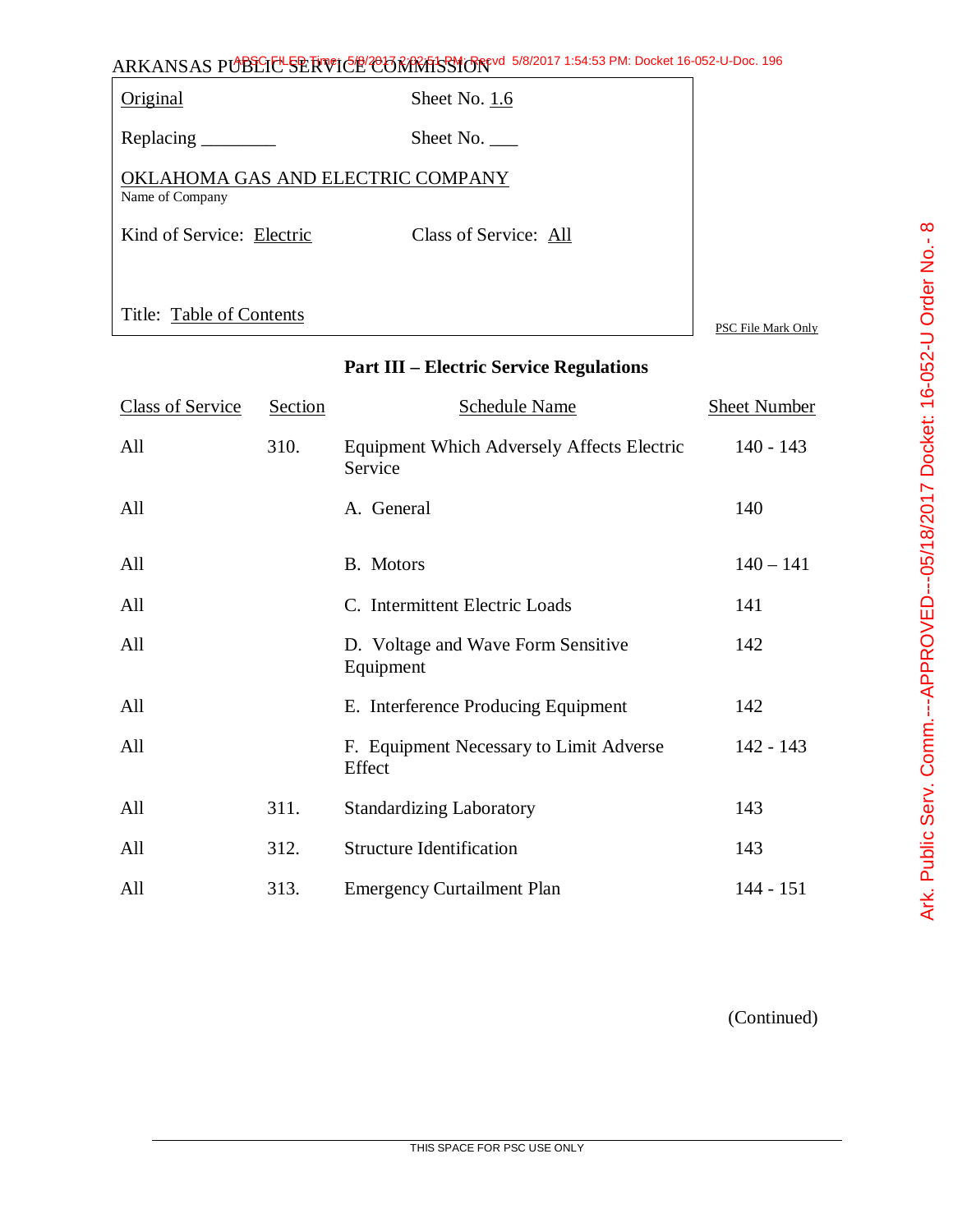|                                   | ARKANSAS PUBLIC SERVICE CORRATSSION 5/8/2017 1:54:53 PM: Docket 16-052-U-Doc. 196 |  |
|-----------------------------------|-----------------------------------------------------------------------------------|--|
| Original                          | Sheet No. 1.7                                                                     |  |
|                                   | Sheet No.                                                                         |  |
| OKLAHOMA GAS AND ELECTRIC COMPANY |                                                                                   |  |

Name of Company

Kind of Service: Electric Class of Service: All

Title: Table of Contents

PSC File Mark Only

## **Part IV – Standard Extension Policy**

| <b>Class of Service</b>       | Section | Schedule Name                                                                          | <b>Sheet Number</b> |
|-------------------------------|---------|----------------------------------------------------------------------------------------|---------------------|
| All                           | 401.    | General                                                                                | 160                 |
| All                           | 402.    | Right-of-Way                                                                           | $160 - 161$         |
| All                           | 403.    | Overhead Distribution System; Overhead<br>Service from Overhead Distribution System    | $161 - 164$         |
| All                           |         | A. Extensions of Overhead Distribution                                                 | $161 - 162$         |
| All                           |         | <b>B.</b> Standard Electric Service Connection                                         | 163                 |
| All                           |         | C. Location and Support for Service Drop                                               | 163                 |
| All                           |         | D. Service Entrance Conductor                                                          | $163 - 164$         |
| All                           | 404.    | <b>Single Phase Underground Secondary Service</b><br>from Overhead Distribution System | $164 - 167$         |
| All                           |         | A. New Customer – Service to a Single<br>Meter or Multiple Meter Group                 | $164 - 165$         |
| Residential and<br>Commercial |         | B. New Customers – Service to Five or More<br><b>Individually Metered Locations</b>    | 166                 |
| All                           |         | C. Existing Customer – Service to a Single<br>Meter                                    | 167                 |
| All                           | 405.    | Three Phase Underground Secondary Service<br>from Overhead Distribution System         | 167                 |
|                               |         |                                                                                        |                     |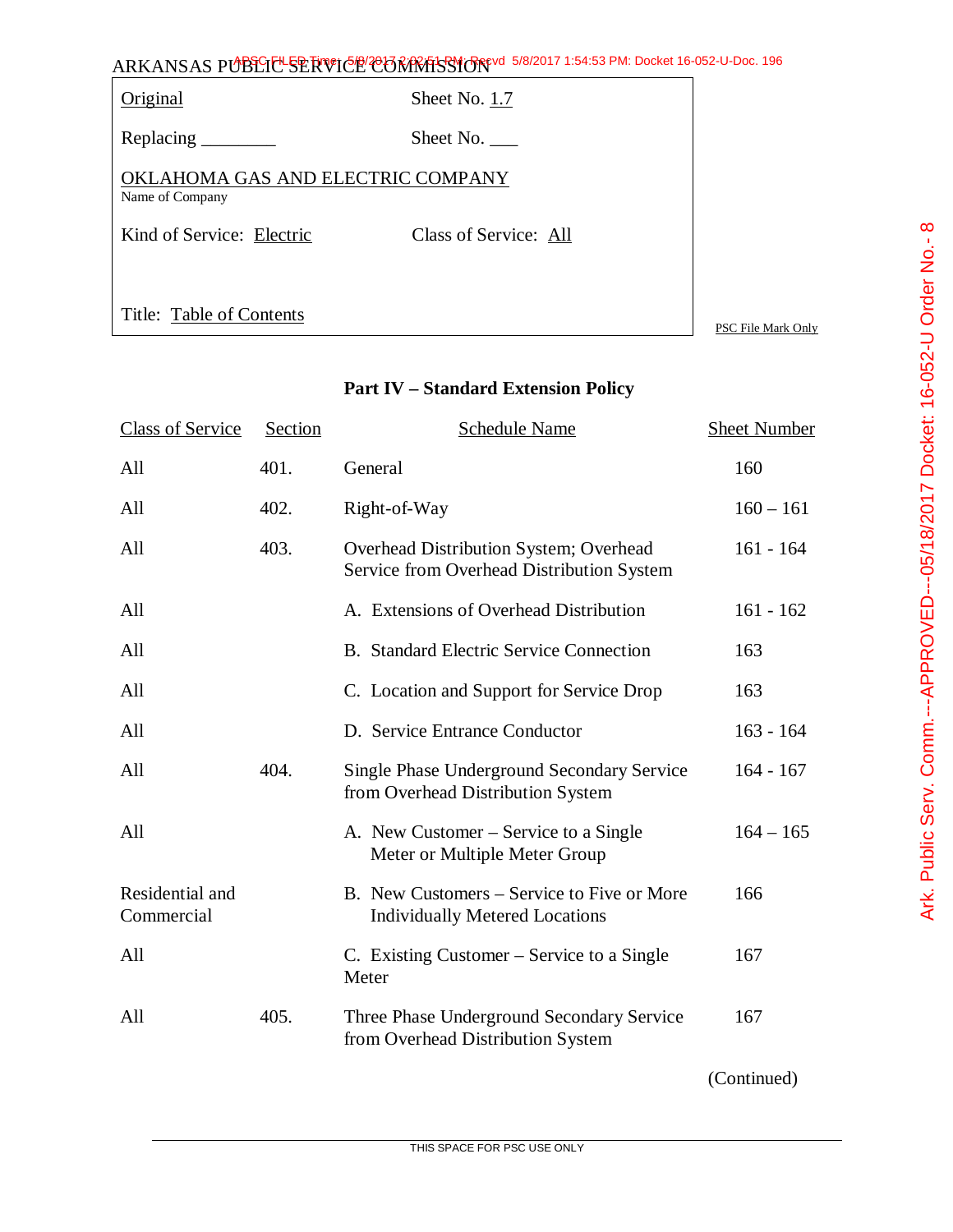|                                                      | ARKANSAS PUBLIC <sup>L</sup> SERVICE CONRESSION <sup>e 5/8/2017</sup> 1:54:53 PM: Docket 16-052-U-Doc. 196 |                    |
|------------------------------------------------------|------------------------------------------------------------------------------------------------------------|--------------------|
| <b>Original</b>                                      | Sheet No. 1.8                                                                                              |                    |
| Replacing $\_\_\_\_\_\_\_\_\_\_\$                    | Sheet No. $\_\_$                                                                                           |                    |
| OKLAHOMA GAS AND ELECTRIC COMPANY<br>Name of Company |                                                                                                            |                    |
| Kind of Service: Electric                            | Class of Service: All                                                                                      |                    |
|                                                      |                                                                                                            |                    |
| Title: Table of Contents                             |                                                                                                            | PSC File Mark Only |

### **Part IV – Standard Extension Policy**

| <b>Class of Service</b>       | Section | <b>Schedule Name</b>                                                                   | <b>Sheet Number</b> |
|-------------------------------|---------|----------------------------------------------------------------------------------------|---------------------|
| Residential                   | 406.    | <b>Single Phase Underground Secondary Service</b><br>from Overhead Distribution System | $168 - 170$         |
| All                           | 407.    | <b>Underground Service from Primary System</b>                                         | $171 - 174$         |
| All                           |         | A. Delivery at Secondary Voltage Through<br><b>Company-Owned Transformers</b>          | 171 - 173           |
| All                           |         | B. Loads Served at Primary Distribution<br>Voltage to Customer-Owned Equipment         | $173 - 174$         |
| All                           |         | C. Supply Voltage Exceeding 12,470 volts                                               | 174                 |
| Residential and<br>Commercial | 408.    | Underground Distribution Systems - Network<br>and Commercial Throw Over                | $174 - 175$         |
| Commercial<br>and Industrial  |         | A. Electric Service                                                                    | 174                 |
| Commercial<br>and Industrial  |         | B. Vaults for Company-Owned Equipment                                                  | $174 - 175$         |
| As Applicable                 | 409.    | <b>Permanent Electric Service</b>                                                      | $175 - 178$         |
| All                           |         | A. Allowable Expenditure Formula                                                       | $175 - 177$         |
| All                           |         | B. Cost of Extension to Render Service                                                 | 177                 |
| All                           |         | C. Unjustified Expenditure                                                             | 177 - 178           |
|                               |         |                                                                                        |                     |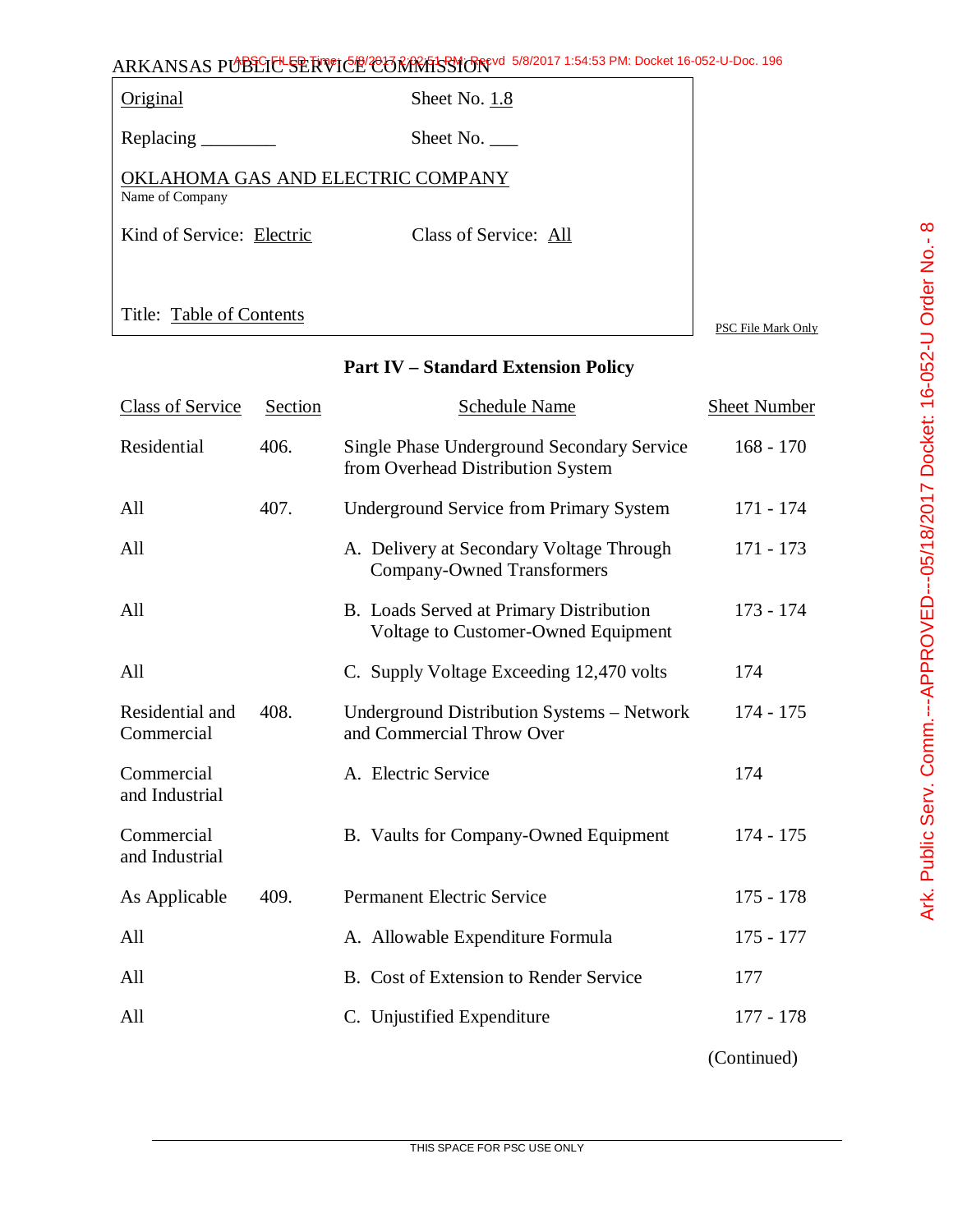|                                                      | ARKANSAS PUBLIC <sup>L</sup> SERVICE CONRESSION <sup>e 5/8/2017</sup> 1:54:53 PM: Docket 16-052-U-Doc. 196 |                    |
|------------------------------------------------------|------------------------------------------------------------------------------------------------------------|--------------------|
| Original                                             | Sheet No. 1.9                                                                                              |                    |
|                                                      | Sheet No.                                                                                                  |                    |
| OKLAHOMA GAS AND ELECTRIC COMPANY<br>Name of Company |                                                                                                            |                    |
| Kind of Service: Electric                            | Class of Service: All                                                                                      |                    |
|                                                      |                                                                                                            |                    |
| Title: Table of Contents                             |                                                                                                            | PSC File Mark Only |

# **Part IV – Standard Extension Policy**

| <b>Class of Service</b> | Section | Schedule Name                      | <b>Sheet Number</b> |
|-------------------------|---------|------------------------------------|---------------------|
| All                     | 410.    | Indeterminate Electric Service     | $178 - 183$         |
| All                     |         | A. Performance Guaranty Contract   | $179 - 182$         |
| All                     |         | B. Installation and Removal Charge | 183                 |
| All                     |         | C. Oil and Gas Customers           | 183                 |
| All                     | 411.    | <b>Temporary Electric Service</b>  | 183                 |
| All                     |         | A. Installation and Removal Charge | 183                 |
| All                     |         | B. Rate                            | 183                 |